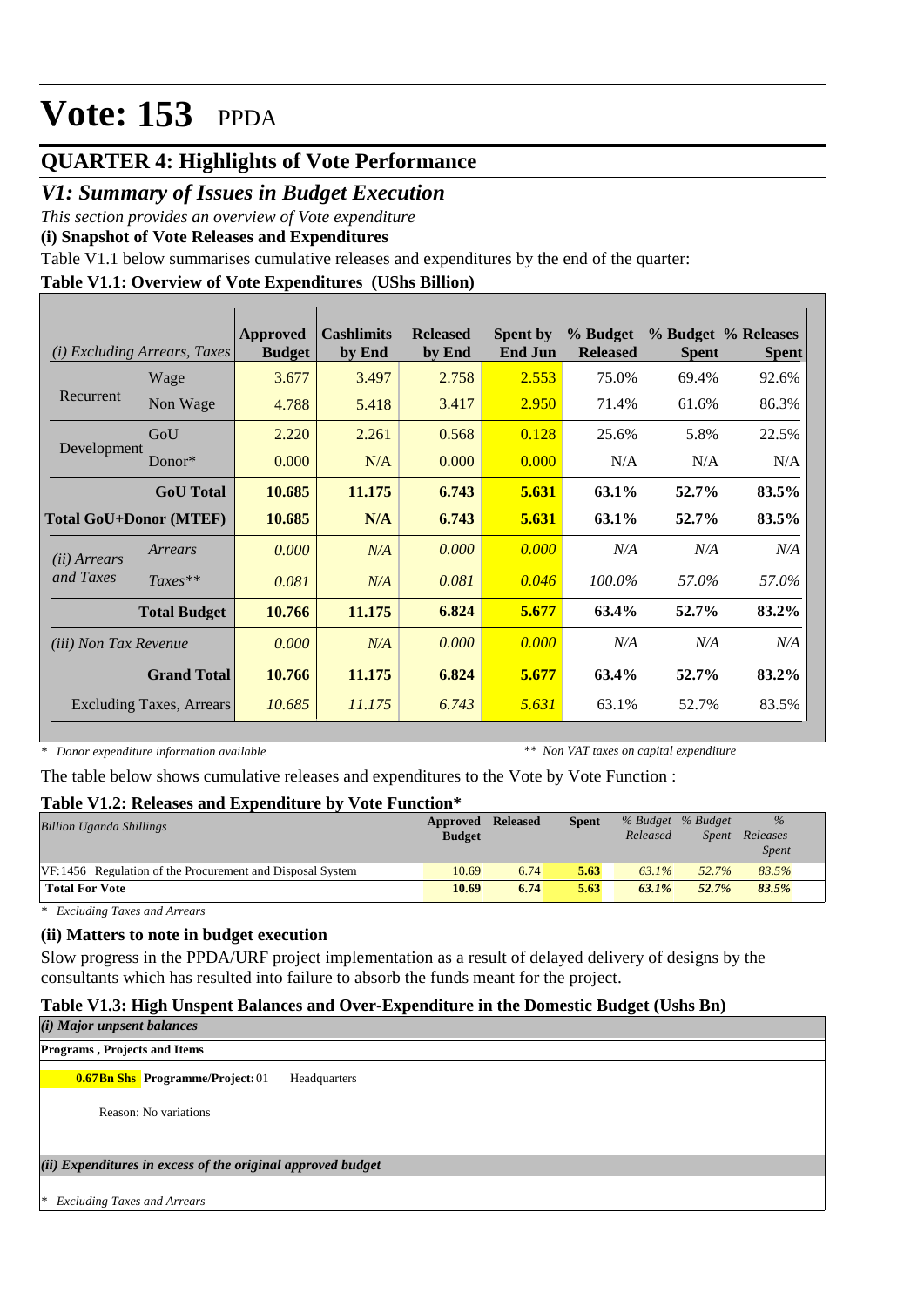### **QUARTER 4: Highlights of Vote Performance**

### *V2: Performance Highlights*

*This section provides highlights of output performance, focusing on key outputs and actions impelemented to improve section performance.*

#### **Table V2.1: Key Vote Output Indicators and Expenditures\***

| Vote, Vote Function<br><b>Key Output</b>                                                   | <b>Approved Budget and</b><br><b>Planned outputs</b>                                                                     |       | <b>Cumulative Expenditure</b><br>and Performance                                                          |       | <b>Status and Reasons for</b><br>any Variation from Plans                                                                                                                                                                         |       |
|--------------------------------------------------------------------------------------------|--------------------------------------------------------------------------------------------------------------------------|-------|-----------------------------------------------------------------------------------------------------------|-------|-----------------------------------------------------------------------------------------------------------------------------------------------------------------------------------------------------------------------------------|-------|
| Vote Function: 1456 Regulation of the Procurement and Disposal System                      |                                                                                                                          |       |                                                                                                           |       |                                                                                                                                                                                                                                   |       |
| <b>Output: 145601</b>                                                                      | <b>Procurement Audit and Monitoring</b>                                                                                  |       |                                                                                                           |       |                                                                                                                                                                                                                                   |       |
| Description of Performance: Increased numbers of audits due 83 audits completed in Central | to more staff recruited by the<br>Authority                                                                              |       | and Local Government<br>Procuring and Disposing                                                           |       | The over perfomance in follow<br>up activities was as a result of<br>harmonisation of the activities<br>at the Authority which resulted<br>to a reduction in the unit cost of<br>conducting a followup of PPDA<br>recommendations |       |
| Performance Indicators:                                                                    |                                                                                                                          |       |                                                                                                           |       |                                                                                                                                                                                                                                   |       |
| No. of procurement audits<br>completed                                                     | 80                                                                                                                       |       | 83                                                                                                        |       |                                                                                                                                                                                                                                   |       |
| No. of follow-up<br>procurement audits and<br>investigations<br>recommendations            | 80                                                                                                                       |       | 97                                                                                                        |       |                                                                                                                                                                                                                                   |       |
| <b>Output Cost:</b>                                                                        | UShs Bn:                                                                                                                 | 1.558 | UShs Bn:                                                                                                  |       | 1.105 % Budget Spent:                                                                                                                                                                                                             | 70.9% |
| Output: 145603                                                                             | <b>Legal and Advisory services</b>                                                                                       |       |                                                                                                           |       |                                                                                                                                                                                                                                   |       |
| Description of Performance: Increase in the inspections due                                | to more staff recruited by the<br>Authority and a combined team<br>of compliance checks and<br><b>PPMS</b> verifications |       | 117 compliance check/<br><b>Procurement Performance</b><br>measurement System<br>Verifications conducted. |       | The PPMS verification in all the<br>Entitities can only be<br>undertaken in the last half of the<br>year when Entities have entered<br>a substantive amount of data<br>into the PPMS ststem.                                      |       |
| Performance Indicators:                                                                    |                                                                                                                          |       |                                                                                                           |       |                                                                                                                                                                                                                                   |       |
| Level of adherence to service<br>standards (Number of MDAs<br>inspected)                   | 150                                                                                                                      |       | 117                                                                                                       |       |                                                                                                                                                                                                                                   |       |
| <b>Output Cost:</b>                                                                        | UShs Bn:                                                                                                                 | 1.160 | UShs Bn:                                                                                                  | 0.537 | % Budget Spent:                                                                                                                                                                                                                   | 46.3% |
| <b>Vote Function Cost</b>                                                                  | <b>UShs Bn:</b>                                                                                                          |       | 10.685 UShs Bn:                                                                                           |       | 5.631 % Budget Spent:                                                                                                                                                                                                             | 52.7% |
| <b>Cost of Vote Services:</b>                                                              | $UShs Bn$ :                                                                                                              |       | 10.685 UShs Bn:                                                                                           |       | <b>5.631</b> % Budget Spent:                                                                                                                                                                                                      | 52.7% |

*\* Excluding Taxes and Arrears*

a) Procurement Audits: The Authority handled 8 procurement audits and issued reports for 21 audits in Q4 funded under GoU. The Authority also issued reports for the 20 FINMAP audits and the 13 GAP funded Audits. The audit findings revealed the following: there were still a number of PDEs conducting procurements outside the procurement plans and/or did not have consolidated procurement plans leading to emergency procurements. The findings also showed continued delays at the User Department level to initiate procurements leading to delayed contracting of providers which affected the budget absorption rate of the PDEs. Further, the Entities were not utilising the Tender Portal set up by the Authority to publish tender opportunities including lack of evidence of invitation to bid where the selective procurement method was used. The Audit findings further showed that Entities especially those in the Local Government were not displaying the Best Evaluated Bidder Notice to allow those bidders who may want to challenge the award decisions an opportunity to complain.

b) Investigations: The Authority completed 14 investigations in the fourth quarter. One (1) case was referred to the Inspectorate of Government; three (3) cases were referred to the Accounting Officers for handling while seventeen (17) investigations were brought forward to Financial Year 2015/16. Investigations related to unfair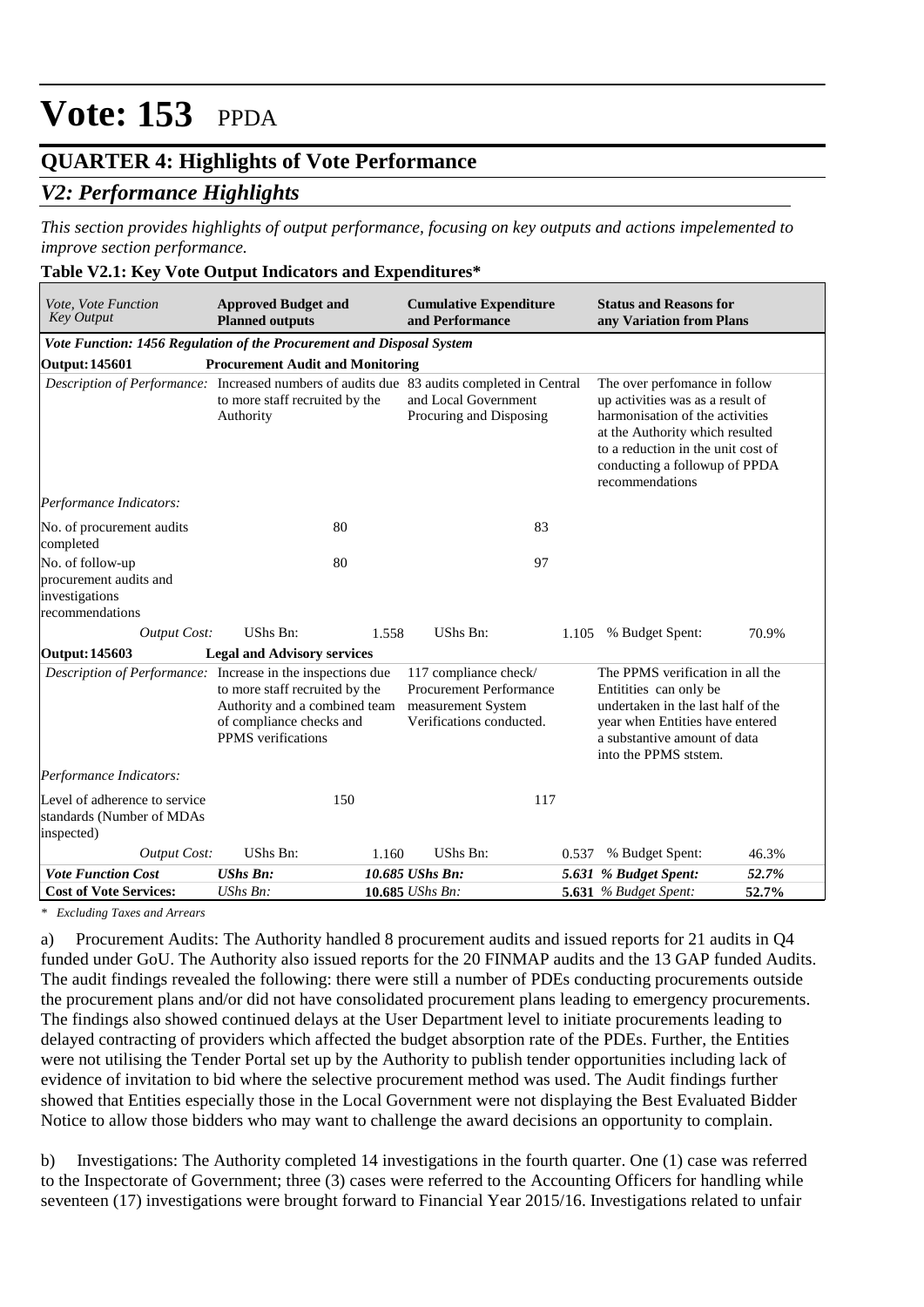### **QUARTER 4: Highlights of Vote Performance**

award of contracts, lack of confidentiality of information at bidding and evaluation and the Authority has found merit in the majority of complaints.

c) Handling Applications for Administrative Reviews: During the quarter under review, a total of nine (9) applications for Administrative Review were handled by the Authority. Out of these, three (3) were upheld and  $\sin(6)$  rejected. The Authority reviewed seven (7) decisions of the Accounting Officers and agreed with the decisions of the Entities involved. However, a gap was noted in the communication to bidders by the Entities which is more often done late thus raising issues of transparency.

d) Suspensions: The Authority suspended two (2) providers and did not find merit in the recommendation to suspend nine (9) providers during the period under review. The Authority completed investigations for suspension of fifteen (15) providers and these will be concluded in the next financial year. Investigations for thirty one (31) providers are ongoing.

e) Follow up on audit and investigation recommendations. The Authority conducted follow up activities in 56 Entities. The findings show that out of the 316 recommendations that were followed up, only 175 recommendations were implemented by the Entities representing a 55% level of implementation. The commonly unimplemented recommendations relate to failure of Entities to conduct disposal of obsolete items, mismanagement of the force on account mechanism and failure of entities to maintain complete procurement action files.

f) PPDA Appeals Tribunal: During this period, one (1) application was made to the PPDA Appeals Tribunal against the Authority. The Authority filed two (2) applications to the PPDA Appeals Tribunal. They arose from the decisions of the Accounting Officers of Busembatia Town Council and Mbarara Municipal Council to sign a contract during the Administrative Review period. The Authority filed the matters seeking declarations that there had been serious breach of the law by Busembatia Town Council and Mbarara Municipal Council.

g) Court Cases: During this period, the Authority handled seven (7) court cases. All (seven) cases were ongoing matters earlier filed against the Authority. There were no new cases filed against the Authority. One (1) case was dismissed while it was consented that one (1) case be withdrawn.

h) Register of Providers: The Register of Providers (ROP) offers reliable and updated information to Entities and the general public on the competencies of Providers. In Q4, 434 new providers were registered on the ROP while 475 existing providers renewed their subscription. A total of UGX 122,001,300 was generated from the ROP during Q4.

i) Government Procurement Portal: All Entities where audits were conducted received training on the use of the tender portal. The Authority launched the Government procurement portal which is a one stop solution for all the internet based databases managed by the Authority like the Procurement Performance measurement system, the tender portal and the register of providers.

j) Amendments to the PPDA Local Government Regulations, SBDs and Guidelines: The Authority held a meeting with representatives from the Ministry of Local Government to discuss the review process of the amendment of the Local Government Regulations. A Technical Working Group was set up to guide on the way forward and work to be undertaken for the Local Government Regulations.

Submission of Procurement Plans and Review of Reports: Ten procurement plans were received by the Authority during Q4. With regard to procurement and disposal reports, the Authority received 96 quarterly reports and 285 monthly reports. During this period, 49 reports alongside procurement plans were reviewed. From the review of reports, it was noted that most of the Procuring and Disposing Entities do not report on disposals. This implies that the majority of the PDEs do not identify the assets to be disposed of annually which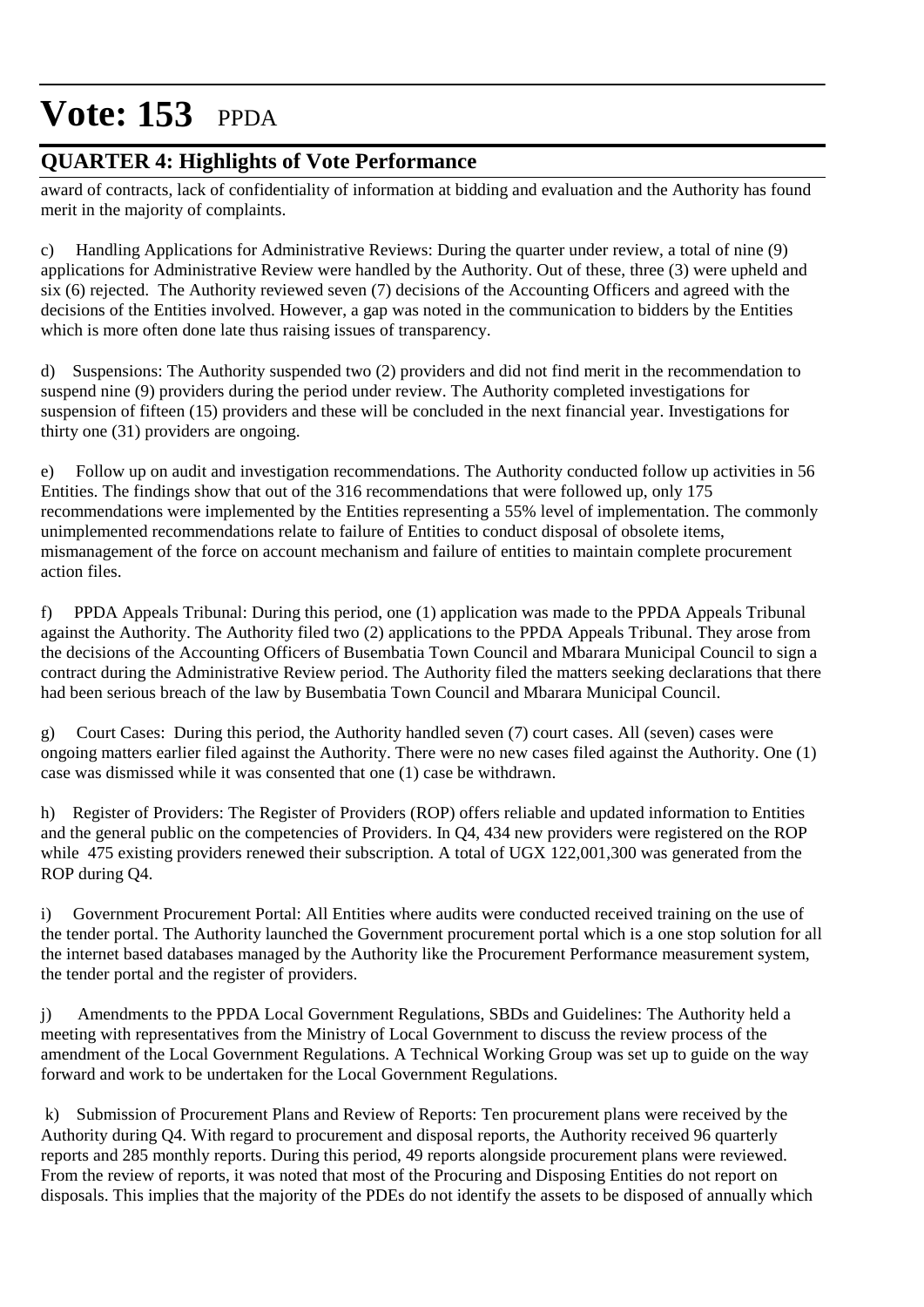### **QUARTER 4: Highlights of Vote Performance**

has resulted in dilapidation of assets at PDE premises. It is also noted that many Entities are not extracting monthly reports from the PPMS mainly because; the Entities have not yet entered sufficient data in the PPMS.

 l) Accreditations: The Authority handled five (5) applications for Accreditation of an alternative procurement system. Of the applications handled,all the five (5) were pending consideration by board.

m) Procurement Performance Measurement System (PPMS Procurement Performance Measurement System (PPMS): Verification of data entered into PPMS for the FY 2014/15 was conducted in 81 Entities. The verification findings indicate that record keeping remains a challenge to PDEs. Most of the Entities whose data was verified had no contract management records on file. The Authority continues to carry out training for staff in the PDEs on PPMS who have not previously interfaced with the system. The Authority shall continue to advise Accounting Officers to promptly communicate changes in PDU staff to enable the Authority organize training to avoid disruption of data entry.

 n) List and Average Prices of Common User Items: The Authority updated the list and average prices of common user items in collaboration with the school of statistics and planning of Makerere University. Field work was completed and the report will be completed during Q1 of FY 2015/16 and posted it to the website.

 o) Stakeholder Training: The Authority conducted training targeting different stakeholders bringing the total number of participants trained during the period under review to 885. The Authority conducted the Local Government Procurement Cadre Forum in Gulu, training for SMEs, training for the technical staff in the health sector, Hands on training for 10 Higher Local Governments in Northern Uganda and demand driven training in 18 Entities.

 p) PPDA Regional Offices in Gulu: The Authority opened its first regional office in Gulu on 16th March 2015 to cater for 31 Entities located in northern Uganda. The Official opening of the Offices took place in May 2015.

q) Update of the Risk Register: The risk register was updated to align it with the new Strategic Plan. The register provides the Authority with a high level overview of the organisation's risk status at any particular point in time and is a dynamic tool for monitoring actions to be taken to mitigate risks.

| <b>Planned Actions:</b>                                                  | <b>Actual Actions:</b>                                                   | <b>Reasons for Variation</b> |
|--------------------------------------------------------------------------|--------------------------------------------------------------------------|------------------------------|
| Vote: $153$ PPDA                                                         |                                                                          |                              |
| Vote Function: 14.56 Regulation of the Procurement and Disposal System   |                                                                          |                              |
| Continued engagement of accounting<br>officers on emphasis to equip PDUs | Continued engagement of accounting<br>officers on emphasis to equip PDUs | no variations                |

#### **Table V2.2: Implementing Actions to Improve Vote Performance**

### *V3: Details of Releases and Expenditure*

*This section provides a comprehensive summary of the outputs delivered by the Vote and further details of Vote expenditures by Vote Function and Expenditure Item.*

#### **Table V3.1: GoU Releases and Expenditure by Output\***

| <b>Billion Uganda Shillings</b>                            | Approved<br><b>Budget</b> | <b>Released</b> | <b>Spent</b> | $%$ GoU<br><b>Budget</b><br>Released | $%$ GoU<br><b>Budget</b><br><i>Spent</i> | $%$ GoU<br>Releases<br><i>Spent</i> |
|------------------------------------------------------------|---------------------------|-----------------|--------------|--------------------------------------|------------------------------------------|-------------------------------------|
| VF:1456 Regulation of the Procurement and Disposal System  | 10.69                     | 6.74            | 5.63         | 63.1%                                | 52.7%                                    | 83.5%                               |
| Class: Outputs Provided                                    | 8.47                      | 6.23            | 5.50         | 73.6%                                | 65.0%                                    | 88.3%                               |
| 145601 Procurement Audits and Investigations               | 1.56                      | 1.12            | 1.11         | 72.0%                                | 70.9%                                    | 98.5%                               |
| 145602 Stakeholder sensitisation in Proc. & Disp systems   | 0.86                      | 0.70            | 0.66         | 80.7%                                | 76.2%                                    | 94.5%                               |
| 145603 Monitoring Compliance with the PPDA Law             | 1.16                      | 0.67            | 0.54         | 57.6%                                | 46.3%                                    | 80.3%                               |
| 145604 PPDA Support services                               | 3.27                      | 2.37            | 2.07         | 72.4%                                | 63.3%                                    | 87.4%                               |
| 145605 PPDA strategic partnerships and Corporate relations | 1.61                      | 1.38            | 1.13         | 85.3%                                | 70.2%                                    | 82.3%                               |
|                                                            |                           |                 |              |                                      |                                          |                                     |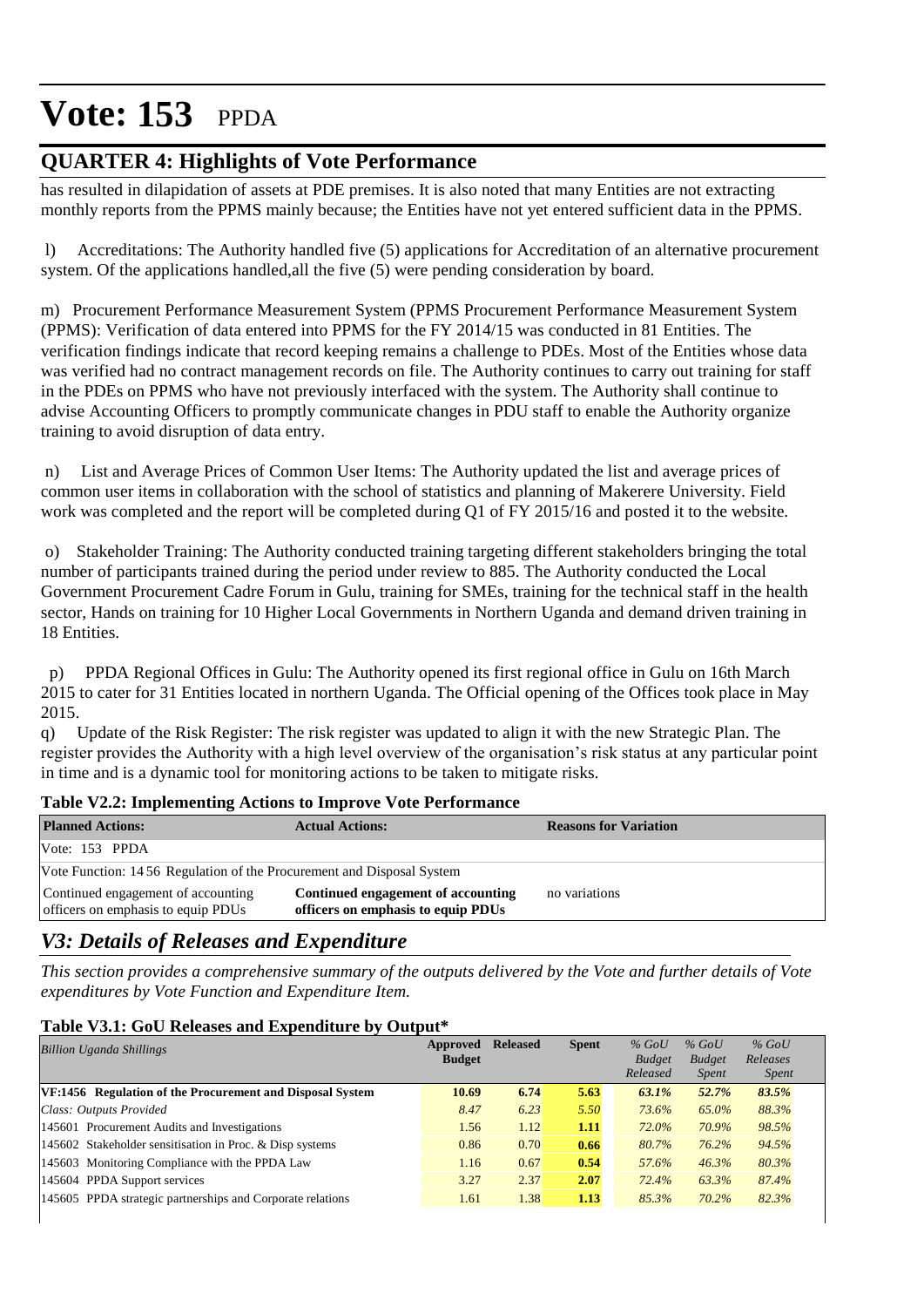## **QUARTER 4: Highlights of Vote Performance**

| <b>Billion Uganda Shillings</b>                                  | Approved<br><b>Budget</b> | <b>Released</b> | <b>Spent</b> | $%$ GoU<br><b>Budget</b><br>Released | $%$ GoU<br><b>Budget</b><br><i>Spent</i> | $%$ GoU<br>Releases<br><i>Spent</i> |  |
|------------------------------------------------------------------|---------------------------|-----------------|--------------|--------------------------------------|------------------------------------------|-------------------------------------|--|
| Class: Capital Purchases                                         | 2.22                      | 0.51            | 0.13         | 23.0%                                | 5.8%                                     | 25.0%                               |  |
| 145672 Government Buildings and Administrative Infrastructure    | 1.90                      | 0.00            | 0.00         | $0.0\%$                              | $0.0\%$                                  | N/A                                 |  |
| 145675 Purchase of Motor Vehicles and Other Transport Equipment  | 0.15                      | 0.32            | 0.11         | 214.0%                               | 71.5%                                    | 33.4%                               |  |
| 145676 Purchase of Office and ICT Equipment, including Software  | 0.14                      | 0.15            | 0.01         | 107.5%                               | 9.4%                                     | 8.7%                                |  |
| 145678 Purchase of Office and Residential Furniture and Fittings | 0.03                      | 0.04            | 0.01         | 131.7%                               | $25.0\%$                                 | 19.0%                               |  |
| <b>Total For Vote</b>                                            | 10.69                     | 6.74            | 5.63         | $63.1\%$                             | 52.7%                                    | 83.5%                               |  |

*\* Excluding Taxes and Arrears*

#### **Table V3.2: 2014/15 GoU Expenditure by Item**

| <b>Billion Uganda Shillings</b>                           | <b>Approved</b><br><b>Budget</b> | <b>Releases</b> | Expend-<br>iture | % Budged<br><b>Released</b> | % Budget<br><b>Spent</b> | %Releases<br>Spent |
|-----------------------------------------------------------|----------------------------------|-----------------|------------------|-----------------------------|--------------------------|--------------------|
| <b>Output Class: Outputs Provided</b>                     | 8.47                             | 6.17            | 5.50             | 72.9%                       | 65.0%                    | 89.1%              |
| 211102 Contract Staff Salaries (Incl. Casuals, Temporary) | 3.68                             | 2.76            | 2.55             | 75.0%                       | 69.4%                    | 92.6%              |
| 211103 Allowances                                         | 0.25                             | 0.18            | 0.15             | 74.0%                       | 60.0%                    | 81.1%              |
| 212101 Social Security Contributions                      | 0.41                             | 0.33            | 0.33             | 80.4%                       | 79.5%                    | 98.9%              |
| 213001 Medical expenses (To employees)                    | 0.12                             | 0.12            | 0.10             | 97.5%                       | 87.0%                    | 89.2%              |
| 213002 Incapacity, death benefits and funeral expenses    | 0.01                             | 0.00            | 0.00             | 0.0%                        | 0.0%                     | N/A                |
| 213004 Gratuity Expenses                                  | 0.74                             | 0.60            | 0.60             | 80.9%                       | 80.6%                    | 99.6%              |
| 221001 Advertising and Public Relations                   | 0.05                             | 0.06            | 0.04             | 136.7%                      | 98.4%                    | 72.0%              |
| 221002 Workshops and Seminars                             | 0.30                             | 0.17            | 0.11             | 57.4%                       | 37.9%                    | 66.1%              |
| 221003 Staff Training                                     | 0.08                             | 0.10            | 0.09             | 127.6%                      | 116.5%                   | 91.3%              |
| 221004 Recruitment Expenses                               | 0.07                             | 0.04            | 0.04             | 66.4%                       | 65.1%                    | 98.0%              |
| 221006 Commissions and related charges                    | 0.05                             | 0.01            | 0.00             | 18.0%                       | 3.2%                     | 17.8%              |
| 221007 Books, Periodicals & Newspapers                    | 0.02                             | 0.01            | 0.01             | 68.4%                       | 51.3%                    | 75.0%              |
| 221009 Welfare and Entertainment                          | 0.20                             | 0.14            | 0.13             | 69.0%                       | 65.6%                    | 95.1%              |
| 221011 Printing, Stationery, Photocopying and Binding     | 0.14                             | 0.10            | 0.08             | 71.7%                       | 54.6%                    | 76.2%              |
| 221012 Small Office Equipment                             | 0.00                             | 0.00            | 0.00             | 66.7%                       | 66.7%                    | 100.0%             |
| 221016 IFMS Recurrent costs                               | 0.01                             | 0.00            | 0.00             | 50.0%                       | 0.0%                     | 0.0%               |
| 221017 Subscriptions                                      | 0.03                             | 0.03            | 0.03             | 100.0%                      | 98.7%                    | 98.7%              |
| 222001 Telecommunications                                 | 0.18                             | 0.10            | 0.09             | 57.0%                       | 47.5%                    | 83.3%              |
| 222002 Postage and Courier                                | 0.04                             | 0.02            | 0.02             | 56.3%                       | 40.2%                    | 71.5%              |
| 223002 Rates                                              | 0.00                             | 0.00            | 0.00             | 84.4%                       | 83.2%                    | 98.5%              |
| 223003 Rent – (Produced Assets) to private entities       | 0.49                             | 0.30            | 0.30             | 62.2%                       | 60.6%                    | 97.4%              |
| 223004 Guard and Security services                        | 0.04                             | 0.03            | 0.02             | 65.0%                       | 44.4%                    | 68.3%              |
| 223005 Electricity                                        | 0.07                             | 0.04            | 0.04             | 63.6%                       | 63.6%                    | 100.0%             |
| 223006 Water                                              | 0.01                             | 0.01            | 0.00             | 74.5%                       | 29.7%                    | 39.8%              |
| 224004 Cleaning and Sanitation                            | 0.04                             | 0.03            | 0.02             | 79.5%                       | 53.8%                    | 67.6%              |
| 224005 Uniforms, Beddings and Protective Gear             | 0.00                             | 0.00            | 0.00             | 99.2%                       | 10.0%                    | 10.1%              |
| 225001 Consultancy Services- Short term                   | 0.30                             | 0.16            | 0.10             | 54.0%                       | 33.1%                    | 61.3%              |
| 226001 Insurances                                         | 0.07                             | 0.09            | 0.01             | 120.2%                      | 11.1%                    | 9.2%               |
| 226002 Licenses                                           | 0.04                             | 0.02            | 0.01             | 43.9%                       | 37.8%                    | 86.3%              |
| 227001 Travel inland                                      | 0.53                             | 0.28            | 0.27             | 51.9%                       | 51.0%                    | 98.3%              |
| 227002 Travel abroad                                      | 0.27                             | 0.28            | 0.26             | 103.0%                      | 96.4%                    | 93.6%              |
| 227004 Fuel, Lubricants and Oils                          | 0.09                             | 0.03            | 0.01             | 38.1%                       | 11.4%                    | 30.0%              |
| 228001 Maintenance - Civil                                | 0.01                             | 0.01            | 0.00             | 100.0%                      | 12.0%                    | 12.0%              |
| 228002 Maintenance - Vehicles                             | 0.11                             | 0.09            | 0.06             | 79.9%                       | 59.0%                    | 73.8%              |
| 228003 Maintenance – Machinery, Equipment & Furniture     | 0.04                             | 0.03            | 0.02             | 76.1%                       | 55.7%                    | 73.2%              |
| <b>Output Class: Capital Purchases</b>                    | 2.30                             | 0.65            | 0.17             | 28.2%                       | 7.6%                     | 26.8%              |
| 231001 Non Residential buildings (Depreciation)           | 1.90                             | 0.00            | 0.00             | 0.0%                        | $0.0\%$                  | N/A                |
| 231004 Transport equipment                                | 0.15                             | 0.37            | 0.11             | 244.0%                      | 71.5%                    | 29.3%              |
| 231005 Machinery and equipment                            | 0.14                             | 0.16            | 0.01             | 112.5%                      | 9.4%                     | 8.3%               |
| 231006 Furniture and fittings (Depreciation)              | 0.03                             | 0.04            | 0.01             | 148.3%                      | 25.0%                    | 16.9%              |
| 312204 Taxes on Machinery, Furniture & Vehicles           | $0.08\,$                         | $0.08\,$        | 0.05             | 100.0%                      | 57.0%                    | 57.0%              |
|                                                           |                                  |                 |                  |                             |                          |                    |